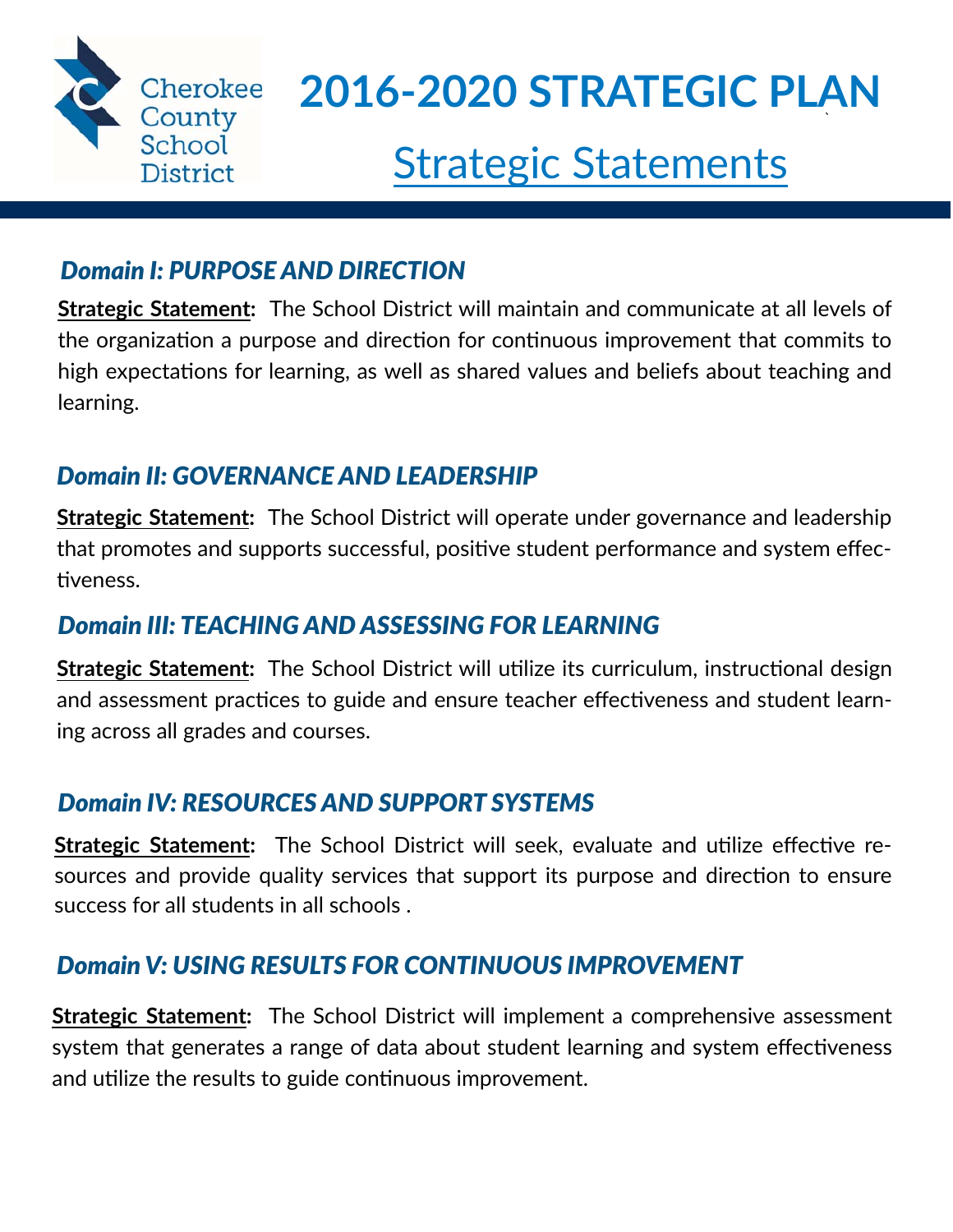### **Domain I: PURPOSE AND DIRECTION**

Strategic Statement: The School District will maintain and communicate at all levels of the organization a purpose and direction for continuous improvement that commits to high expectations for learning, as well as shared values and beliefs about teaching and learning.

| <b>SYSTEMIC FOCUS 1:</b><br>Increasing student<br>achievement | <b>ACTION STEPS</b><br>Revisit/revise mission and vision statements, as well as Major System Priori-<br>ties. (School Board: annually)<br>Review and revise School Improvement Plans. (Schools: annually)<br>٠<br>Develop and implement an Instructional Framework to define and identify<br>research-based effective teaching strategies and professional practices for<br>teachers across the district. (School Board adoption in December 2016)<br>Adopt and implement a Learning Management System to enhance individu-<br>alized classroom instruction and support teachers with a high-quality stu-<br>dent and parent information/communication resource. (Staff: Pilot in fall,<br>2016; expansion in spring, 2017; full implementation in fall, 2017)<br>Conduct an annual analysis of student achievement in accordance with the<br>Strategic Waiver Systems contract with State Department of Education and<br>identify areas for improvement at each school. (Schools and Staff: annually) |
|---------------------------------------------------------------|--------------------------------------------------------------------------------------------------------------------------------------------------------------------------------------------------------------------------------------------------------------------------------------------------------------------------------------------------------------------------------------------------------------------------------------------------------------------------------------------------------------------------------------------------------------------------------------------------------------------------------------------------------------------------------------------------------------------------------------------------------------------------------------------------------------------------------------------------------------------------------------------------------------------------------------------------------------------------------------------------------|
|                                                               | Engage in a comprehensive process for the review, and adoption of, instruc-<br>tional resources in areas of identified needs. (Staff: annually)<br>Analyze and assess student and teacher use of technology for enhance-<br>ment and new implementation (i.e., BYLD, One to One, Apple Vanguard,<br>MIE and STEM). (Staff: ongoing)                                                                                                                                                                                                                                                                                                                                                                                                                                                                                                                                                                                                                                                                    |

**SYSTEMIC FOCUS 2:** Designing diverse educational programs to meet the individual academic needs of **students** 

#### **ACTION STEPS**

- Support STEM and Fine Arts Academy curriculum and school-based initia- $\bullet$ tives, and analyze possibilities for expansion or revision. (Staff: annually)
- Enhance and expand digital and virtual curriculum offerings and online assessment opportunities for all students. (Staff and Schools: ongoing)
- Explore additional high school CTAE Career Pathways and/or accelerated  $\bullet$ academic tracks, leading to initial magnet offerings for high school students. (Staff: ongoing)
- Continue to offer alternative hours (evening program, summer program) and self-paced instructional settings (ACE Academy) to meet all student needs. (Schools and Staff: ongoing)
- Facilitate and support district and school-based grant initiatives aligned with School Board Mission and School Improvement Plans in order to expand and increase diverse and innovative learning opportunities for all students. (Staff: ongoing)

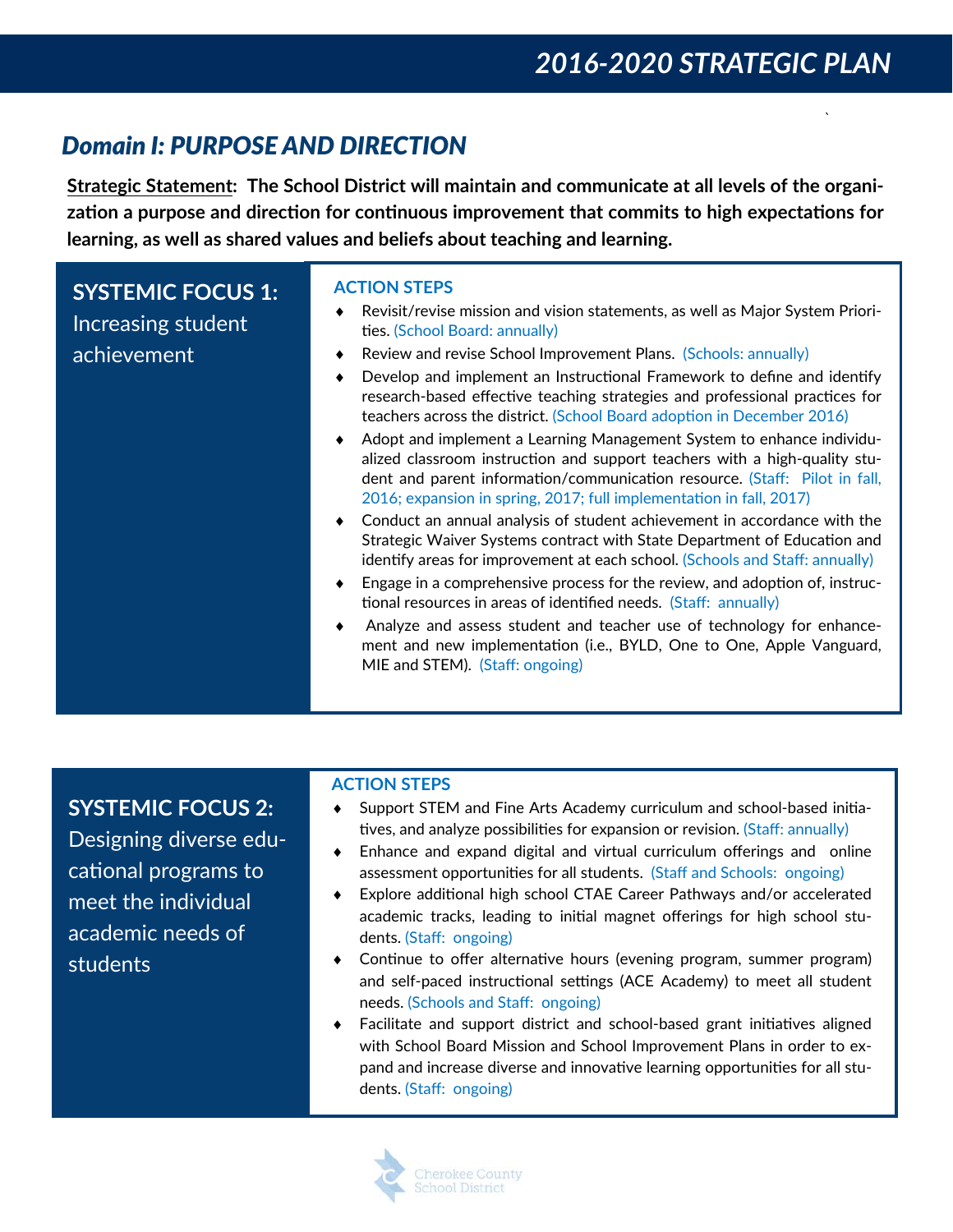# *2016‐2020 STRATEGIC PLAN*

`

### *Domain II: GOVERNANCE AND LEADERSHIP*

**Strategic Statement: The School District will operate under governance and leadership that pro‐ motes and supports successful, posiঞve student performance and system effecঞveness.**

| <b>SYSTEMIC FOCUS 1:</b><br>Maintaining strong<br>governance and leader-<br>ship by the School Board,<br>Superintendent &<br>management team | <b>ACTION STEPS</b><br>Engage in School Board training that is both meaningful and relevant in order<br>to enable Board members to better respond to the challenges facing the<br>School District while functioning effectively as a governing body. (School<br>Board: annually)<br>Make recommendations and decisions based upon the best interests of the<br>School District as a whole. (Superintendent and School Board: monthly)<br>Establish annual budget priorities for the School District and the Superinten-<br>dent, oversee the development of a balanced budget, utilizing a zero-based<br>methodology, that supports student performance. (School Board: annually)<br>Inform the School Board of issues facing the School District through regular<br>communication and open dialogue. (Superintendent: ongoing) |
|----------------------------------------------------------------------------------------------------------------------------------------------|---------------------------------------------------------------------------------------------------------------------------------------------------------------------------------------------------------------------------------------------------------------------------------------------------------------------------------------------------------------------------------------------------------------------------------------------------------------------------------------------------------------------------------------------------------------------------------------------------------------------------------------------------------------------------------------------------------------------------------------------------------------------------------------------------------------------------------|
|                                                                                                                                              | ACTION STEDS                                                                                                                                                                                                                                                                                                                                                                                                                                                                                                                                                                                                                                                                                                                                                                                                                    |

#### **SYSTEMIC FOCUS 2:**

Attracting, training and retaining quality educational leaders

#### **ACTION STEPS**

| Expand CCSD Leadership Academy experience for identifying and growing    |  |  |  |  |
|--------------------------------------------------------------------------|--|--|--|--|
| leaders within the School District. (Superintendent and Staff: annually) |  |  |  |  |

- $\bullet$  Provide professional development that supports leader evaluation instruments (LKES). (Staff: ongoing)
- $\bullet$  Enhance Professional Learning Communities for increased effectiveness of professional development throughout the district. (Staff and Schools: ongoing)
- $\bullet$  Offer competitive compensation and benefits package to retain talent within the School District. (School Board and Staff: ongoing)
- Build talent maps and career ladders to encourage/promote upward mobility and opportunities for high performing employees. (Staff: ongoing)
- Support the professional learning of all instructional leaders. (Staff: ongoing)

#### **SYSTEMIC FOCUS 3**:

Increasing parental and community involvement, collaboration and leadership

#### **ACTION STEPS**

- Ensure Stakeholder input component is present in all major School District initiatives. (Staff and Schools: ongoing)
- Review potential new partnerships with public and private community entities and evaluate School District partnership agreements for enhancements. (Staff: ongoing)
- Enhance School District communication to parents and community and create opportuniঞes for feedback. (Staff and Schools: ongoing)
- Conduct communication audit to identify gaps in communication. (Staff: annually)

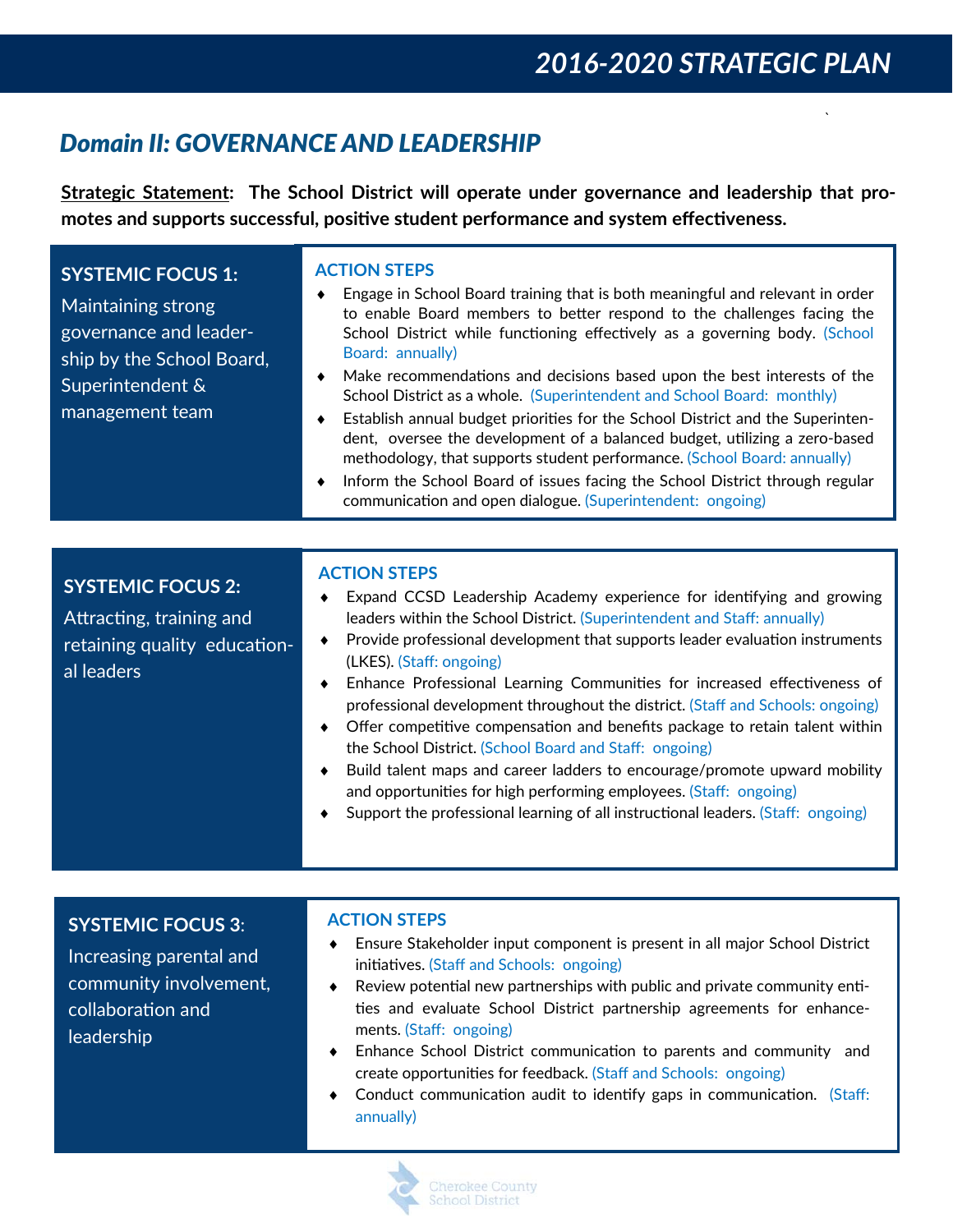`

### *Domain III: TEACHING AND ASSESSING FOR LEARNING*

**Strategic Statement: The School District will uঞlize its curriculum, instrucঞonal design and assessment pracঞces to guide and ensure teacher effecঞveness and student learning across all grades and courses.** 

### **SYSTEMIC FOCUS 1:**

Recruiting, employing, allocating, evaluating, training and retaining high-quality personnel.

#### **ACTION STEPS**

- Establish and execute a planned recruitment strategy to address staffing in critical areas and to accommodate student population growth. (Staff: annually)
- $\bullet$  Deepen implementation of effective Professional Learning Communities (PLCs) in all schools for increased effectiveness of professional learning across the District. (Schools and Staff: ongoing)
- $\bullet$  Maintain competitive benefits and compensation package. (Staff and School Board: annually)
- Conduct biannual staffing conferences that promote strategic use of personnel and flexibility to meet the needs of all students. (Staff and Schools: annually)
- $\bullet$  Provide research-based instructional strategies and professional practices training to support teacher evaluation (TKES). (Staff and Schools: ongoing)
- $\bullet$  Continue support for induction phase teachers with mentors and training. (Staff and Schools: ongoing)

### **SYSTEMIC FOCUS 2:**

FORMER OBJECTIVE 10

Providing technical assistance and intervention strategies to ensure that all students receive appropriate academic programming.

#### **ACTION STEPS**

- Collaborate within each School Innovation Zone to combine resources to identify, enhance and expand upon the curricular needs of each zone to improve student achievement. (Schools: ongoing)
- Provide supplemental instructional services for students at risk of not meeting state and local performance standards. (Staff and Schools: ongoing)
- Provide training for school counselors and social workers for student support. (Staff: ongoing)
- Directly target achievement gaps as identified by CCRPI data through School Improvement Plans and Academic School Improvement Support Teams. (Staff and Schools: ongoing)
- Sustain a comprehensive, data-driven, Response To Intervention (RTI) plan for students requiring intervention strategies. (Schools: ongoing)

### **SYSTEMIC FOCUS 3:**

Administering meaningful learning assessments where results are utilized to improve student and school achievement**.** 

#### **ACTION STEPS**

- $\bullet$  Reduce selective test administration to one grade level (CogAT, ITBS) (Staff: annually)
- $\bullet$  Track and report progress on Georgia Milestones as identified in the CCSD SWSS contract with the State. (Staff and Schools: annually)
- Increase use of formative and diagnostic assessment data to inform instructional practice. (Staff and Schools: ongoing)
- $\blacklozenge$  Utilize assessment data to identify areas of instruction that require emphasis in order to raise achievement and increase CCRPI scores. (Staff and Schools: annually)

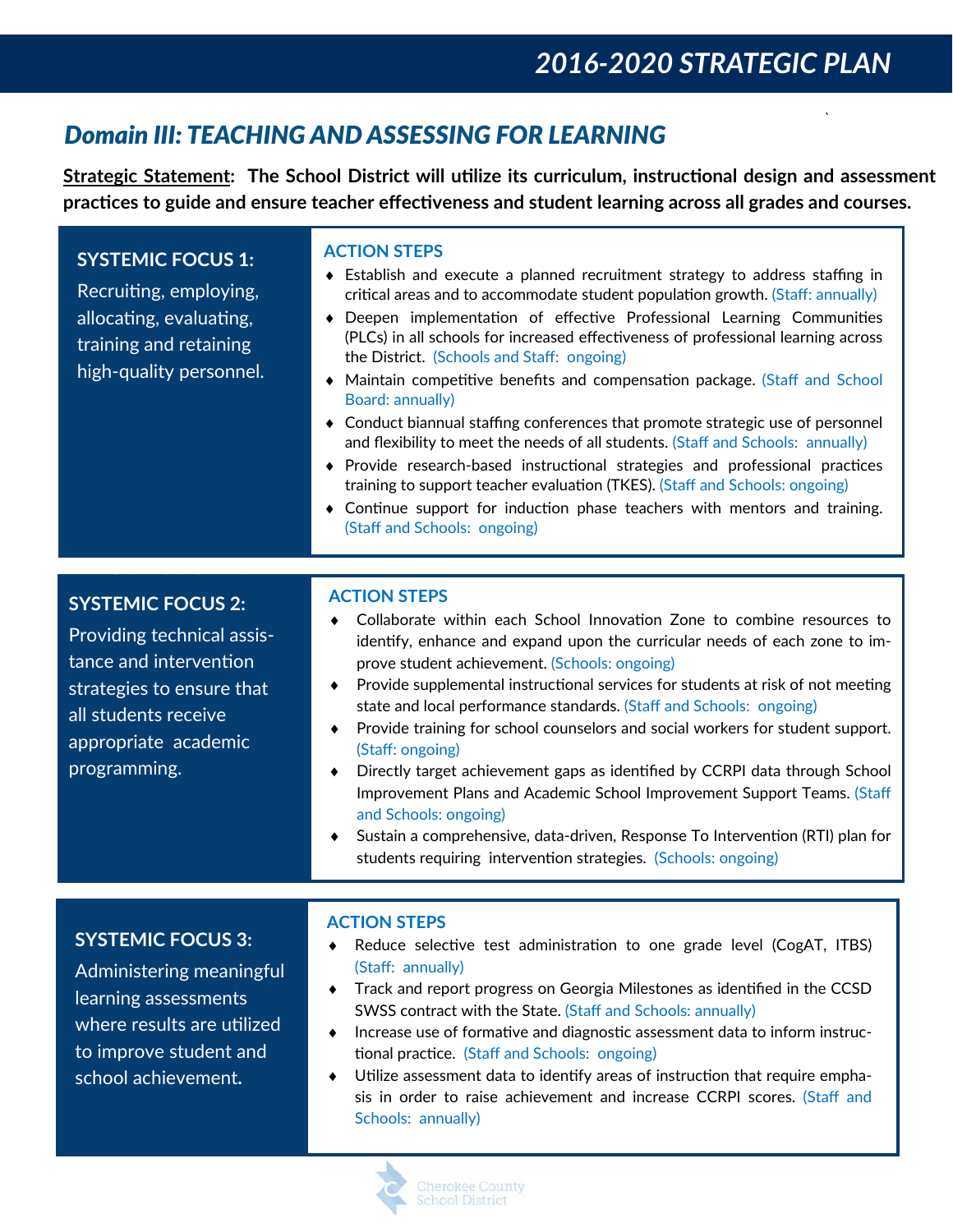`

# *Domain IV: RESOURCES AND SUPPORT SYSTEMS*

**Strategic Statement: The School District will seek, evaluate and uঞlize effecঞve resources and provide quality services that support its purpose and direcঞon to ensure success for all students in all schools.** 

| <b>SYSTEMIC FOCUS 1:</b><br>Providing safe and<br>secure learning/work<br>environments, support-<br>ed by fiscally<br>responsible practices. | <b>ACTION STEPS</b><br>Ensure a safe and secure environment for teaching and learning is sustained<br>٠<br>by treating parents, students and staff with fairness and respect and equal<br>protection under the law. (Staff and Schools: ongoing)<br>Work with School District level and school-based staff to ensure that School<br>٠<br>Safety Plans and School District response protocols meet or exceed the stand-<br>ards established by Georgia law. (Staff and Schools: ongoing)<br>Collaborate with local and state public safety agencies to ensure plans for mul-<br>٠<br>ti-agency response to/recovery from a School District emergency or critical<br>incident are current and up-to-date. (Staff: ongoing)<br>Continue to engage the school-based community and other community stake-<br>٠<br>holders to cultivate and support initiatives to improve school safety and secu-<br>rity (e.g., PASS/PERT programs). (Staff and Schools: ongoing)<br>Review and update policies and procedures to align business practices<br>٠<br>(including Internal Revenue Service regulations and Generally Accepted Ac-<br>counting Practices and Standards) and workflow with School District goals and<br>strategies. (Staff: annually)<br>Ensure compliance with Federal laws regarding online student safety and data<br>٠<br>privacy. (Staff: ongoing) |
|----------------------------------------------------------------------------------------------------------------------------------------------|---------------------------------------------------------------------------------------------------------------------------------------------------------------------------------------------------------------------------------------------------------------------------------------------------------------------------------------------------------------------------------------------------------------------------------------------------------------------------------------------------------------------------------------------------------------------------------------------------------------------------------------------------------------------------------------------------------------------------------------------------------------------------------------------------------------------------------------------------------------------------------------------------------------------------------------------------------------------------------------------------------------------------------------------------------------------------------------------------------------------------------------------------------------------------------------------------------------------------------------------------------------------------------------------------------------------------------------------------------------|
| <b>SYSTEMIC FOCUS 2:</b><br>Maintaining adequate<br>support services for<br>continued student<br>population growth                           | <b>ACTION STEPS</b><br>Update and implement a 3-year technology integration and use plan for teach-<br>٠<br>ing, learning and administration. (Staff: ongoing)<br>Update and implement a State and local five-year facility plan, revising and<br>٠<br>modifying to address growth. (Staff: annually)<br>Evaluate facilities to assess the status of instructional space, common service<br>$\bullet$<br>areas, mechanical platforms and athletic facilities to identify emerging needs.<br>(Staff: ongoing)<br>Maintain data on student demographics and enrollment growth projections.<br>$\bullet$<br>(Staff: annually)                                                                                                                                                                                                                                                                                                                                                                                                                                                                                                                                                                                                                                                                                                                                    |

- Seek school sites for projected enrollment growth and shifting student populations. (Staff: ongoing)
- Maintain a 10-year replacement cycle for route buses. (Staff: annually)
- Recruit and train school bus drivers, monitors and bus technicians, incorporating extensive staff development and career incentive programs. (Staff: ongoing)
- Provide a comprehensive bus rider safety program for all students in grades PK -12. (Staff: ongoing)
- $\blacklozenge$

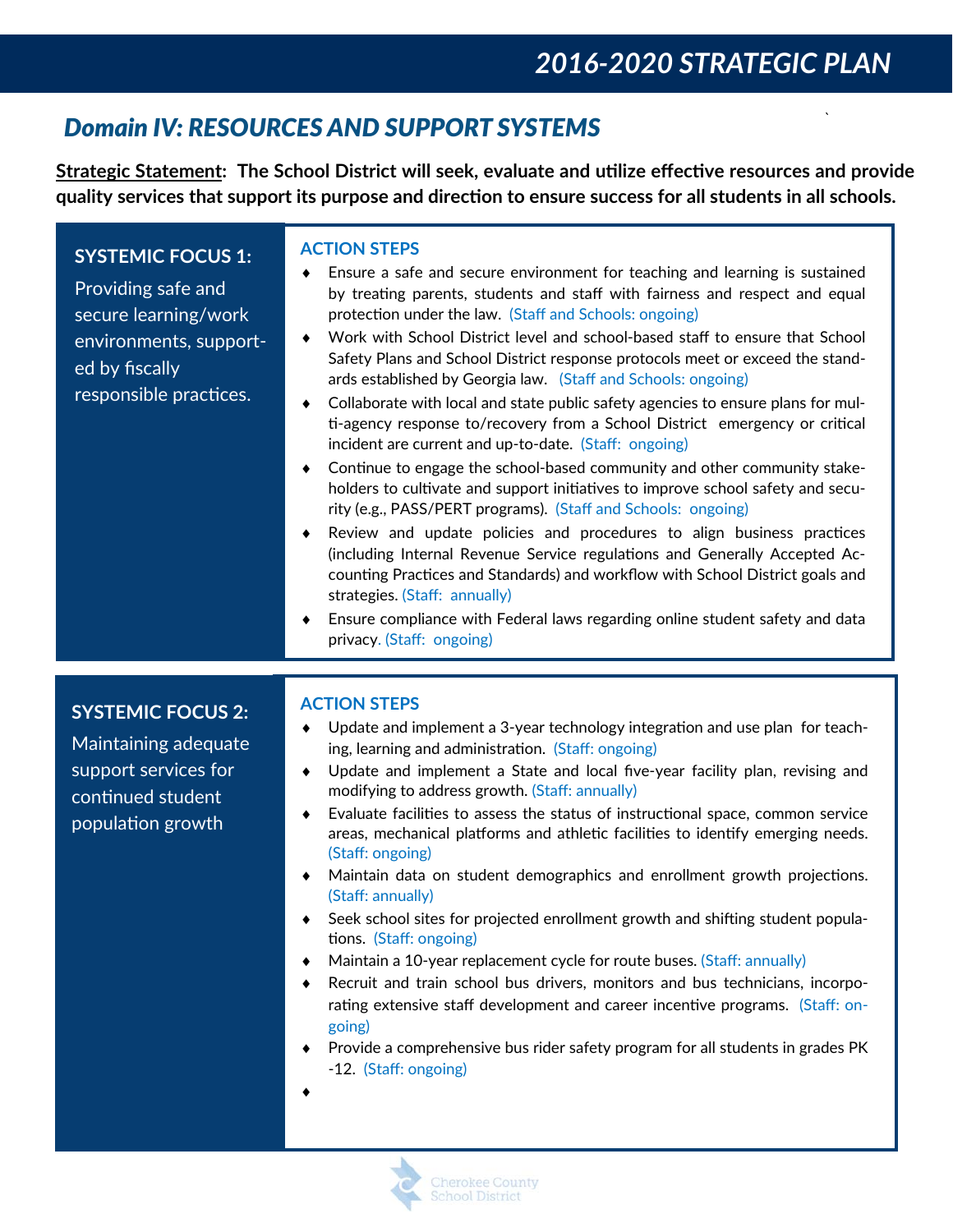# 2016-2020 STRATEGIC PLAN

### **Domain V: USING RESULTS FOR CONTINUOUS IMPROVEMENT**

Strategic Statement: The School District will implement a comprehensive assessment system that generates a range of data about student learning and system effectiveness and utilize the results to guide continuous improvement.

| <b>SYSTEMIC FOCUS 1:</b><br>Incorporating research-<br>based, data-driven<br>systems of<br>accountability                                | <b>ACTION STEPS</b><br>Update the five-year strategic plan and evaluate progress. (Staff: annually)<br>Align local accountability policy/framework with requirements of State and Feder-<br>$\bullet$<br>al law. (Staff: annually)<br>Utilize Data Management Teams, both at the individual school level and at the<br>central office, to analyze test data to impact instruction and review student aca-<br>demic achievement. (Staff and Schools: ongoing)<br>Analyzing data on students over the course of years to identify areas and make<br>adjustments in instructional or service models. (Schools: ongoing)<br>Benchmarking high achievement schools with comparable demographics across<br>the state to support gap analysis. (Staff: annually)<br>Analyze, synthesize and compile disaggregated data reports to reflect student<br>progress and evaluate programs. (Staff and Schools: ongoing)<br>Conduct and publish annual financial audits of the School District and individual<br>schools to present fair, accurate and transparent financial statements, evaluate<br>implementation and maintenance of internal controls. (Staff: annually)<br>Provide professional development for teachers and leaders on data interpretation.<br>(Staff: ongoing)                                                           |
|------------------------------------------------------------------------------------------------------------------------------------------|----------------------------------------------------------------------------------------------------------------------------------------------------------------------------------------------------------------------------------------------------------------------------------------------------------------------------------------------------------------------------------------------------------------------------------------------------------------------------------------------------------------------------------------------------------------------------------------------------------------------------------------------------------------------------------------------------------------------------------------------------------------------------------------------------------------------------------------------------------------------------------------------------------------------------------------------------------------------------------------------------------------------------------------------------------------------------------------------------------------------------------------------------------------------------------------------------------------------------------------------------------------------------------------------------------------------------------|
| <b>SYSTEMIC FOCUS 2:</b><br>Utilizing technology to<br>increase school and<br>district communication,<br>productivity and<br>efficiency. | <b>ACTION STEPS</b><br>Engage parents in communication via electronic means (i.e., email, text message<br>and emergency notification system) for increased efficiency and lower costs.<br>(Staff and Schools: ongoing)<br>Provide students with secured web-based access to their academic performance<br>data including grades, attendance and assignments, as well as easy access to digi-<br>tal content and resources that will support their efforts to improve their academic<br>achievement. (Staff and Schools: ongoing)<br>Complete implementation of new HR software, offering seamless integration of<br>multiple personnel management software applications with the General Ledger<br>accounting system. (Staff: ongoing)<br>Utilize electronic purchasing/accounting and inventory system to track expendi-<br>tures and facilitate budget analysis. (Staff: ongoing)<br>Maintain the efficiency of the District's network infrastructure through imple-<br>mentation of best practices such as server centralization, consolidation and virtu-<br>alization and the continued use of a centralized network management solution.<br>(Staff: ongoing)<br>Utilize and expand available accounting software resources to manage school and<br>School District finances and provide forecasting data. (Staff: ongoing) |

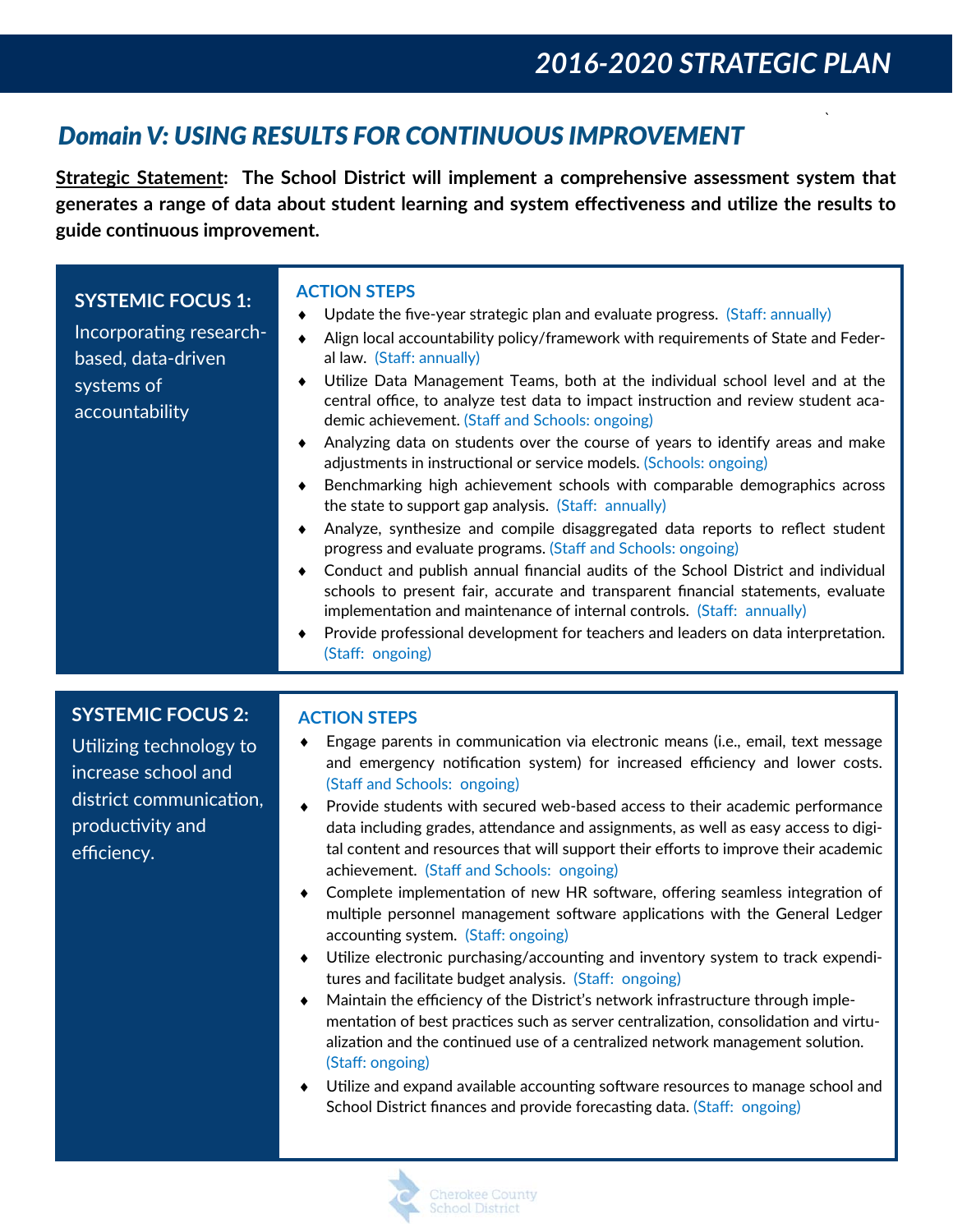# **APPENDICES**

**A. School Board Mission Statement & Belief Statements B. School Board's Major System Prioriঞes C. Data Sources D. Five‐Year Facility Plan E. Three‐Year Technology Plan** 

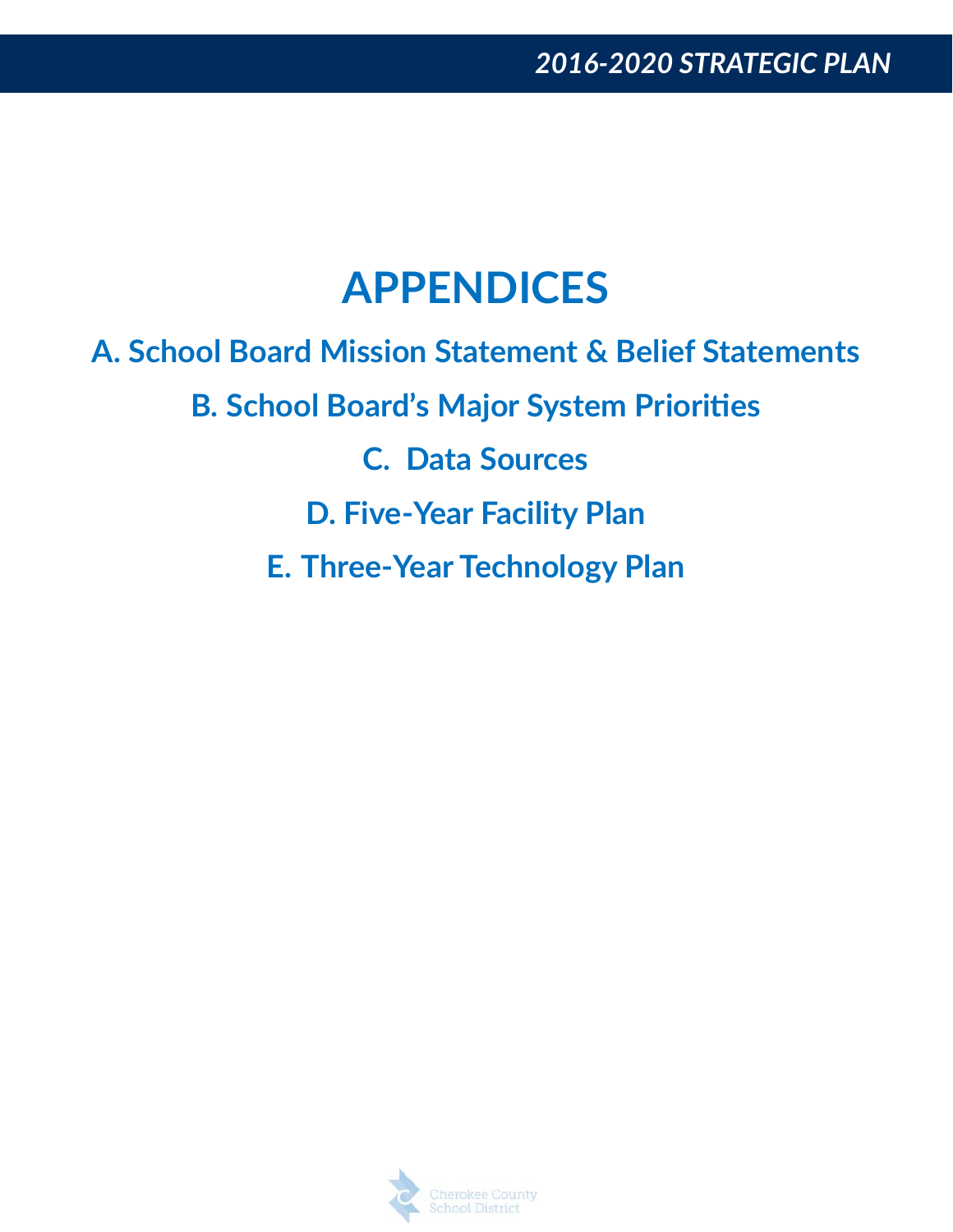### **Appendix A: Cherokee County School Board Mission and Beliefs**

#### **SCHOOL BOARD'S MISSION STATEMENT:**

We. the School Board of the Cherokee County School District, are committed to educating the emerging generation through learning environments designed to increase the performance of all students.

### **SCHOOL BOARD'S BELIEF STATEMENTS:**

- 1. All students deserve the opportunity to learn, achieve success and become productive citizens.
- 2. Education/learning is a shared responsibility and should take place in the home, at school and in the community.
- 3. All students can learn; but they learn in different ways, at different rates and with different preferential learning styles.
- 4. Learning is achieved through the use of a variety of effective teaching techniques.
- 5. A safe and secure environment is essential for teaching and learning.
- 6. All students should be taught by teachers and parents how to learn and how to become lifelong learners. g. All students deserve equal access to a quality education.
- 7. Quality education requires quality staff, programs, facilities, equipment and technology.
- 8. Parent and community participation, support and responsibility are essential to the positive social, emotional, cultural and academic development of every student.
- 9. Student achievement is enhanced through partnerships with parents, businesses, community-based organizations and agencies, local institutions of higher learning and other public entities.
- 10. All policy, administrative, instructional and educational support decisions should be based on student needs and what is best for students.
- 11. Diversity should be promoted so that isolation of racial, ethnic and socioeconomic groups is avoided and education is enhanced in a diverse, inclusive setting.
- 12. All schools should be accountable for improving student achievement.
- 13. All schools should reflect school-based, participatory management.
- 14. All students must be prepared to function effectively in a knowledge-based, technologically-rich and culturallydiverse 21st century.
- 15. All staff should have access to results-driven professional development and training which is aligned with the School Board's Major System Priorities and School Improvement Plans. Such professional development and training must be standards-based, job-imbedded, collaborative and build an organizational culture that insures continuous improvement.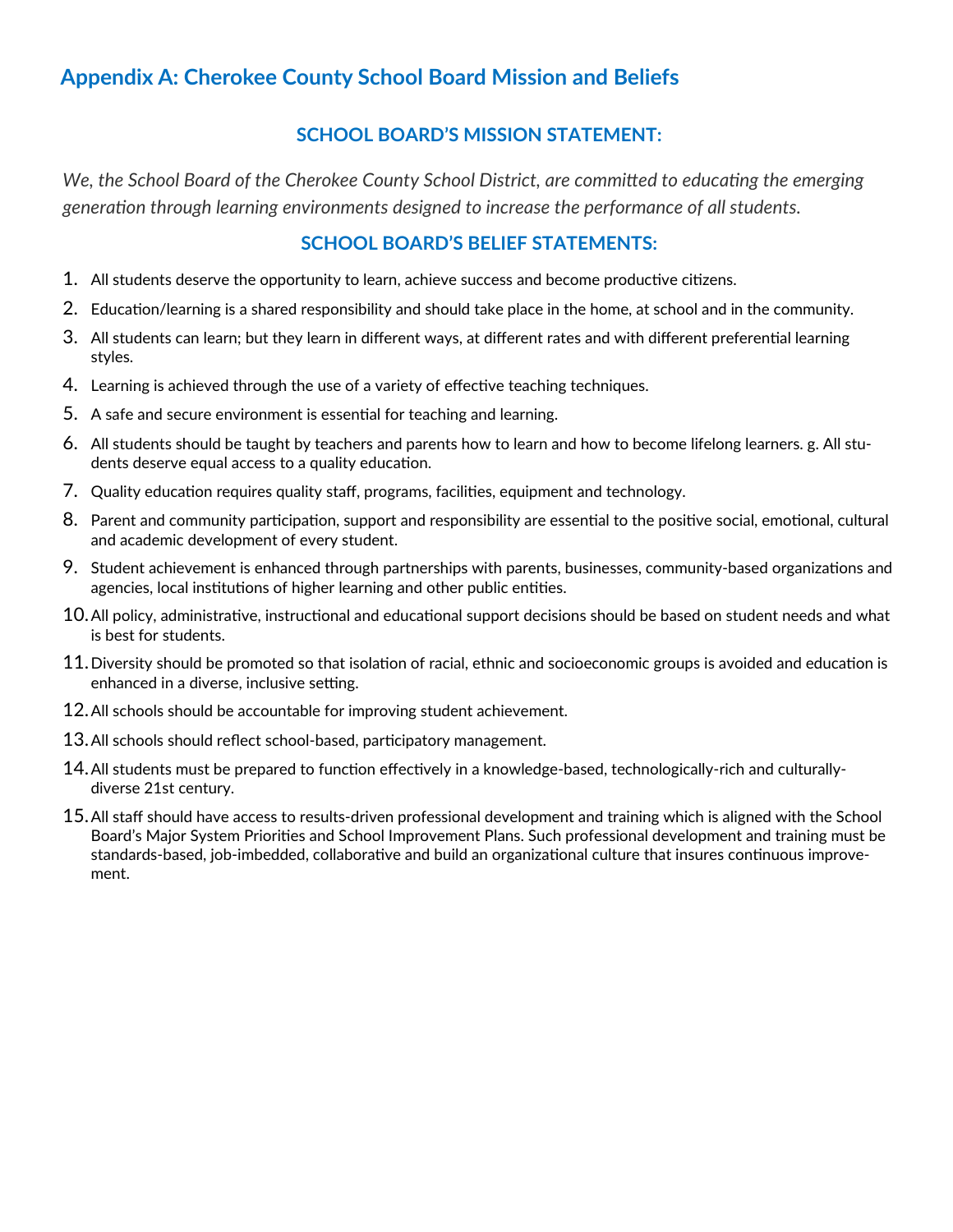### **Appendix B: Cherokee County School Board Major System Priorities**

- 1. Establishing internationally competitive standards for student performance and an accountability system and policy framework designed to insure that all students are challenged individually and collectively to meet more rigorous standards.
- 2. In collaboration with technical colleges, other institutions of higher learning and the local business community, insuring that vocational/technical education programs prepare students for a diverse and technologically rich society.
- 3. Insuring that all students and staff have a safe and secure environment for teaching and learning.
- 4. Attracting, retaining, and training the best teachers, principals, and support staff.
- 5. Utilizing technology both to improve student achievement and to increase the school district's productivity and efficiency as a major business enterprise.
- 6. Increasing parental and community involvement through public engagement policies and practices that treat parents, businesses, community-based organizations and agencies, local institutions of higher learning and other public entities as true partners in the educational process.
- 7. Addressing exploding student population growth, recognizing that there is a large gap between the school district's facilities and technology needs and available capital outlay revenue.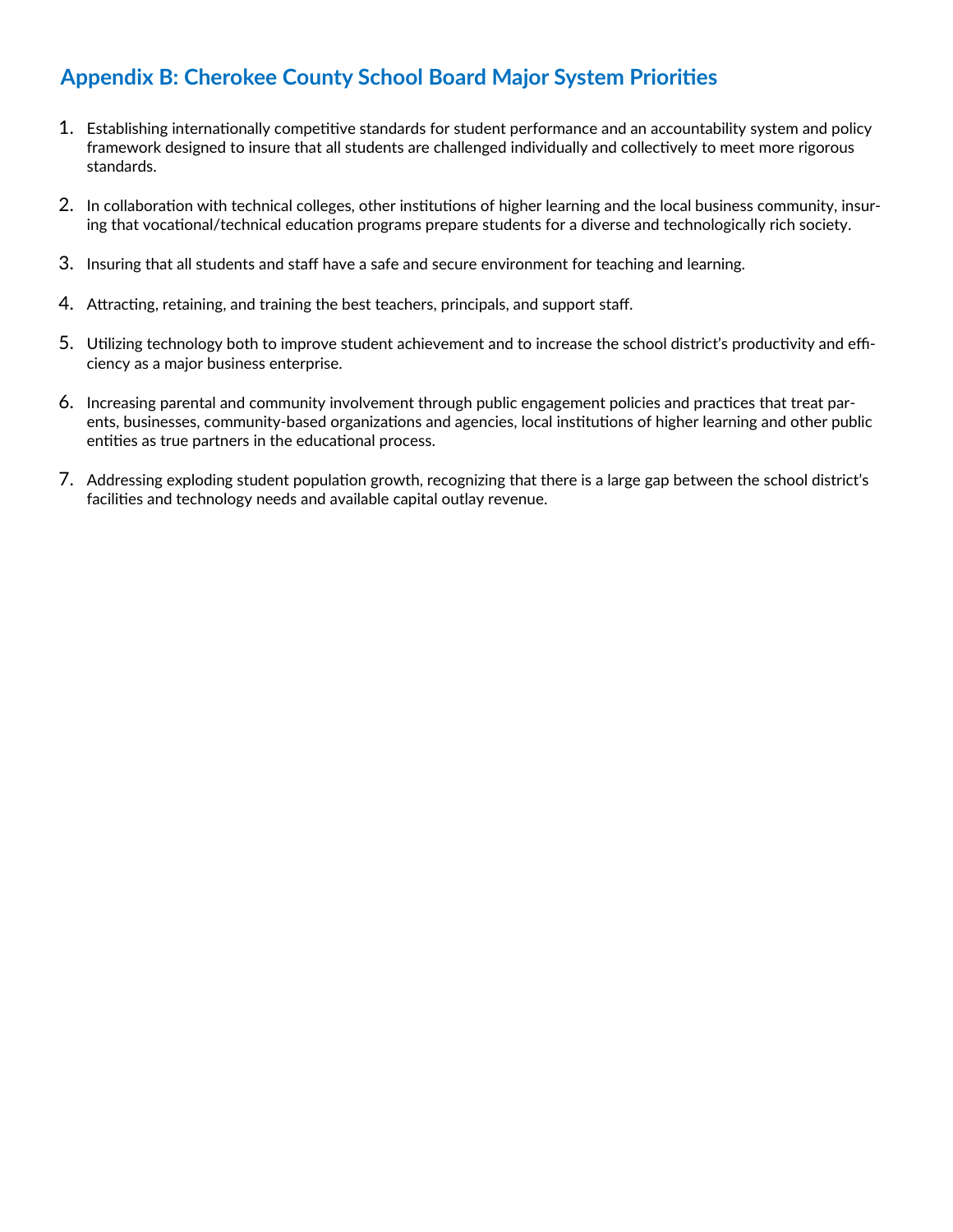# **Appendix C: Cherokee County School District Data Collected to Measure Progress**

#### **Student Profile**

- Enrollment Pre K-12
- Diversity by race, ethnicity and gender
- Percent of students receiving free/reduced lunch
- Percent of students enrolled in Special Programs (ESOL, EIP, REP, Gifted, RTI and Special Education)
- Percent of students in grades 3-8 performing at or above grade level
- Percent of Students with Disabilities (SWD) within the regular education classroom
- High School Graduation Rate four and five year extended rates, as calculated on the College and Career Readiness Performance Index (CCRPI)

### **Test and Accountability Data**

- Percent of students meeting standards on Georgia Kindergarten Inventory of Developing Skills (GKIDS)
- Cognitive Abilities Test (CogAT) School Ability Index (Grade 2)
- Percent of students in grade 3 achieving a Lexile measure equal to or greater than 650
- Percent of students in grade 5 achieving a Lexile measure equal to or greater than 850
- Percent of students in grade 8 achieving a Lexile measure equal to or greater than 1050
- Percent of high school students achieving a Lexile measure greater than or equal to 1275 on the American Literature EOC
- Georgia Milestones End of Grade (EOG) Grades 3-8 and Georgia Milestones End of Course (EOC) Grades 9 12
- Percent of elementary and middle school English Learners with positive movement from one Performance Band to a higher Performance Band as measured by the ACCESS for ELLs
- Percent of students completing 2 or more state defined career related assessments/inventories by the end of grade 8
- Percent of students with a completed Individual Graduation Plan by the end of grade 8
- Percent of students grades 1-5 completing the identified number of grade specific career awareness lessons aligned to Georgia's 17 Career Clusters
- Percent of 5<sup>th</sup> grade students passing at least five courses in core content areas (ELA, reading, mathematics, science, social studies)
- Percent of 8th grade students passing at least four courses in core content areas (ELA, mathematics, science, social studies)
- Percent of high school graduates completing a focus area (CTAE, advanced academic, fine arts, or world language) within their program of study
- Percent of high school graduates: entering college not requiring remediation or learning support courses; or scoring at least 22 out of 36 on the composite ACT; or scoring at least 1550 out of 2400 on the combined SAT; or scoring 3 or higher on two or more AP exams
- Percent of high school graduates earning high school credit(s) for accelerated enrollment via Move On When Ready
- Percent of high school graduates successfully completing 1 or more Advanced Placement courses
- Percent of AP exams scoring 3 or above
- Percent of students taking Honors or AP classes
- SAT scores/Percent of students taking SAT; American College Testing (ACT) scores/Percent of students taking ACT; PSAT participation
- Georgia Milestones End-Of-Course (EOC) tests
- Percent of students passing the standard on Georgia Alternate Assessments (GAA)
- Number of middle school students taking high school courses and number of students receiving high school credit

### **School Climate Components**

- School Climate Score
- Average daily attendance of staff and students
- Percent of students with more than six and more than 15 absences
- In-school and out-of-school suspensions/expulsions
- Number of discipline incidents and administrative actions among public school students reported to State
- Teacher Keys Effectiveness System Student Surveys
- Leader Keys Effectiveness System Climate Surveys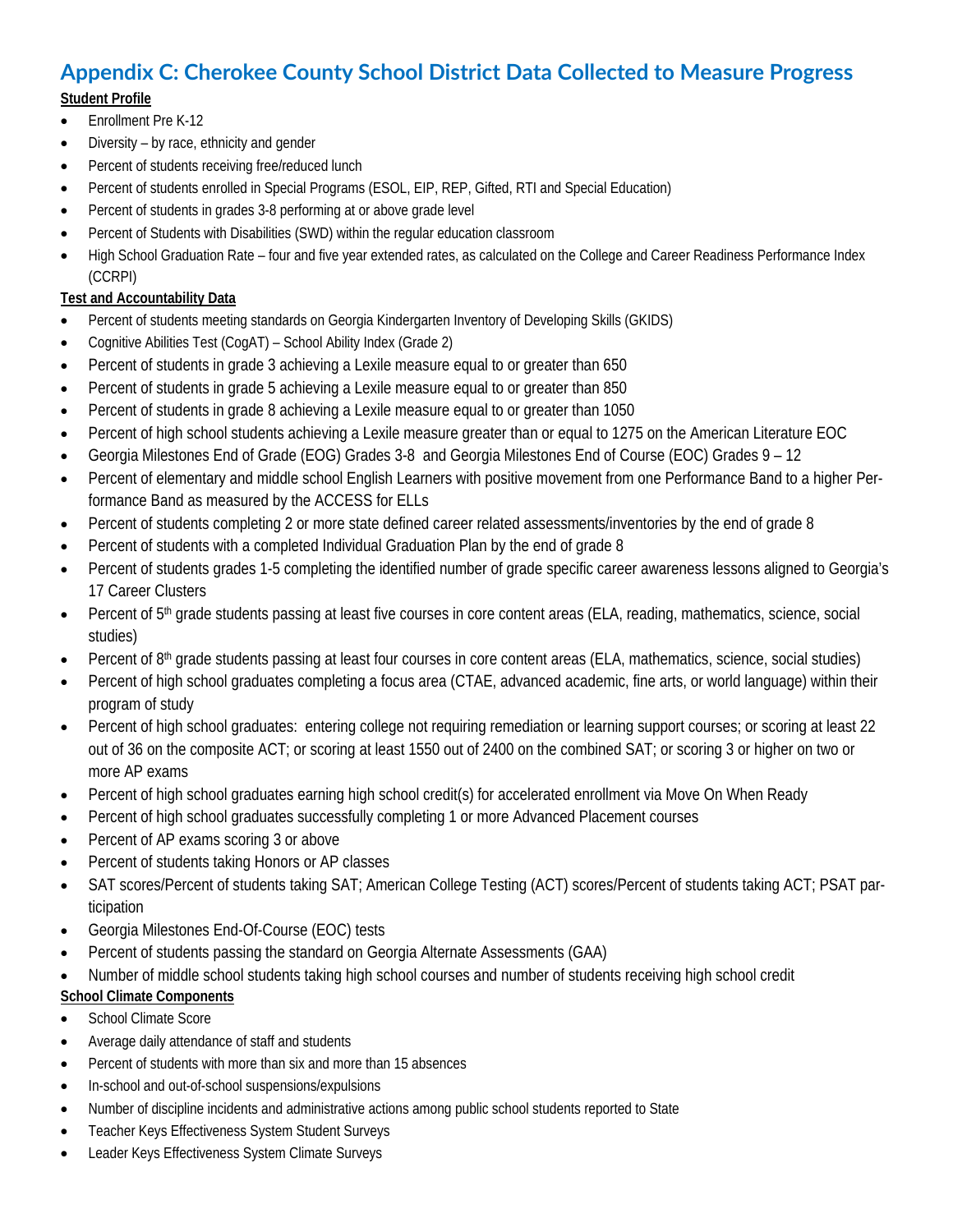- Safe and Substance Free Learning Environments
- Persistently Dangerous Schools
- Georgia Student Health Survey II (GSHS II)
- Georgia School Personnel Survey (GSPS)
- **Parent/Community Participation**
- **•** School Council composition
- Participation in Customer Surveys
- Georgia Parent Surveys
- Georgia Department of Education (GDOE) Special Education Parent Satisfaction Surveys
- CCSD Special Education Parent Satisfaction Surveys
- Number of business partnerships; Business involvement with Mentoring, Internships, Scholarships
- Career, Technical, Agricultural Education Advisory Committee Recommendations
- Technology Advisory Committee Recommendations
- Number of Senior Project capstones
- Number of Career Fair Presenters
- Participation in PTA organization at every school in the District
- Percent of parents utilizing Family Portal
- Percent of students utilizing Student Portal
- Social media Insight data on reach/engagement, number of followers

#### **Facilities/Finance**

- Percent of schools over capacity with or without number of portable classrooms
- Gap between needed facilities and anticipated revenue
- Total operating expenditures per Full Time Equivalent (FTE) student average
- Operating expenditures as a percent of total by Function and Object
- Administrative cost as a percent of total operating expenditures and per FTE student
- Instructional cost as a percent of total operating expenditures and per FTE student
- Teacher to Administrator ratio
- Amount of Federal, State, Local, Grant, Competitive Grant and Formula revenues received annually
- Total state student funding revenue received per FTE student
- Historical millage rate and property tax receipts

#### **Teacher Profile**

- Percent of classroom teachers annually engaged in professional learning communities
- Percent of teachers with advanced degrees and State and local endorsements (ESOL, gifted, coaching)
- Number of highly qualified teachers/Number of classes taught by teachers not in teaching field
- Teachers in the first three years of career